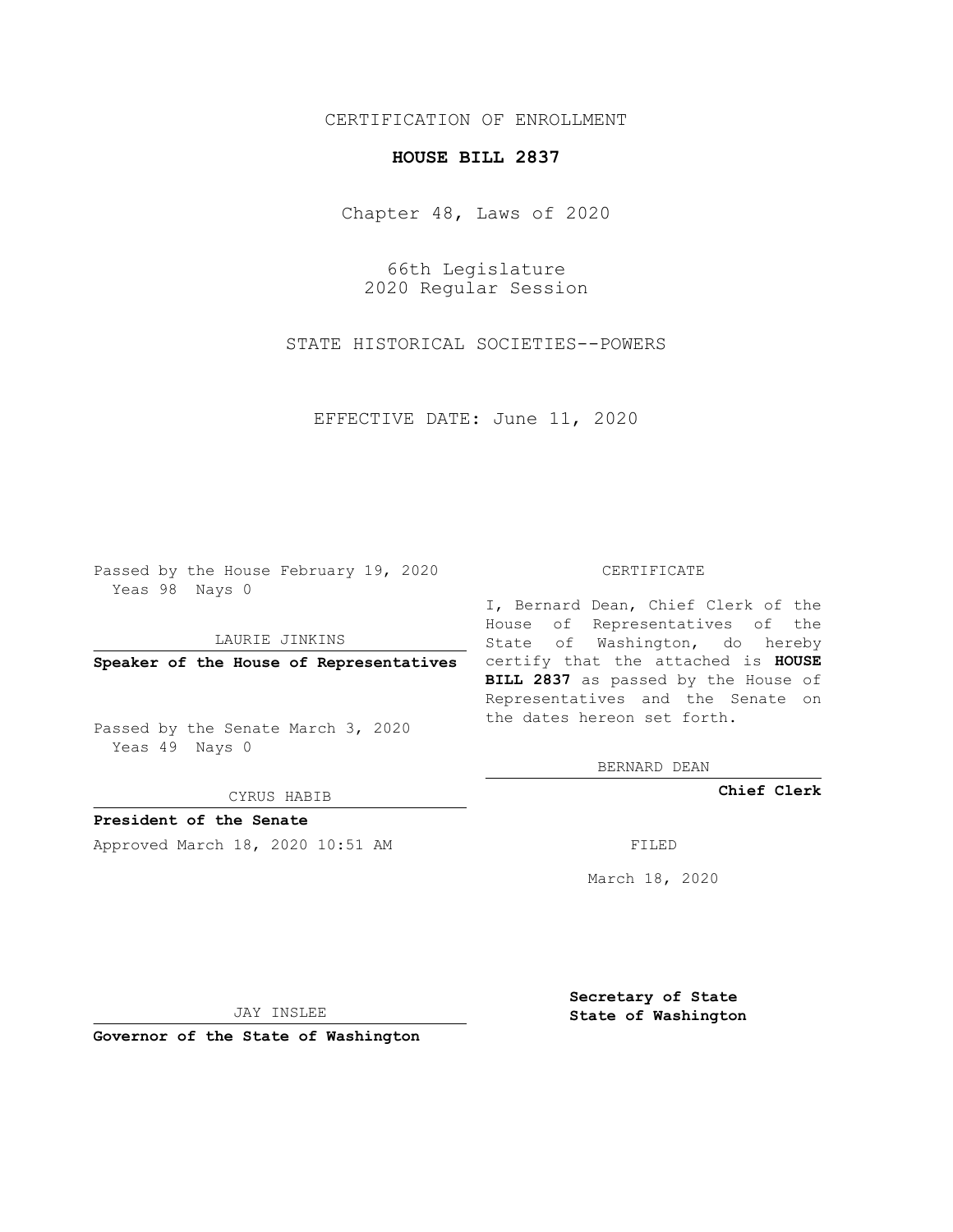## **HOUSE BILL 2837**

Passed Legislature - 2020 Regular Session

**State of Washington 66th Legislature 2020 Regular Session**

**By** Representatives Boehnke and Hudgins; by request of Washington State Historical Society

Read first time 01/24/20. Referred to Committee on State Government & Tribal Relations.

1 AN ACT Relating to expanding powers granted to state historical 2 societies; and amending RCW 27.34.070.

3 BE IT ENACTED BY THE LEGISLATURE OF THE STATE OF WASHINGTON:

4 **Sec. 1.** RCW 27.34.070 and 2005 c 333 s 14 are each amended to 5 read as follows:

6 (1) Each state historical society is designated a trustee for the 7 state whose powers and duties include but are not limited to the 8 following:

9 (a) To collect, catalog, preserve, and interpret objects, 10 manuscripts, sites, photographs, and other materials illustrative of 11 the cultural, artistic, and natural history of this state;

 (b) To operate state museums and assist and encourage cultural and historical studies and museum interpretive efforts throughout the state, including those sponsored by local historical organizations, 15 and city, county, and state agencies;

16 (c) To engage in cultural, artistic, and educational activities, 17 including classes, exhibits, seminars, workshops, and conferences if 18 these activities are related to the basic purpose of the society;

19 (d) To plan for and conduct celebrations of significant events in 20 the history of the state of Washington and to give assistance to and